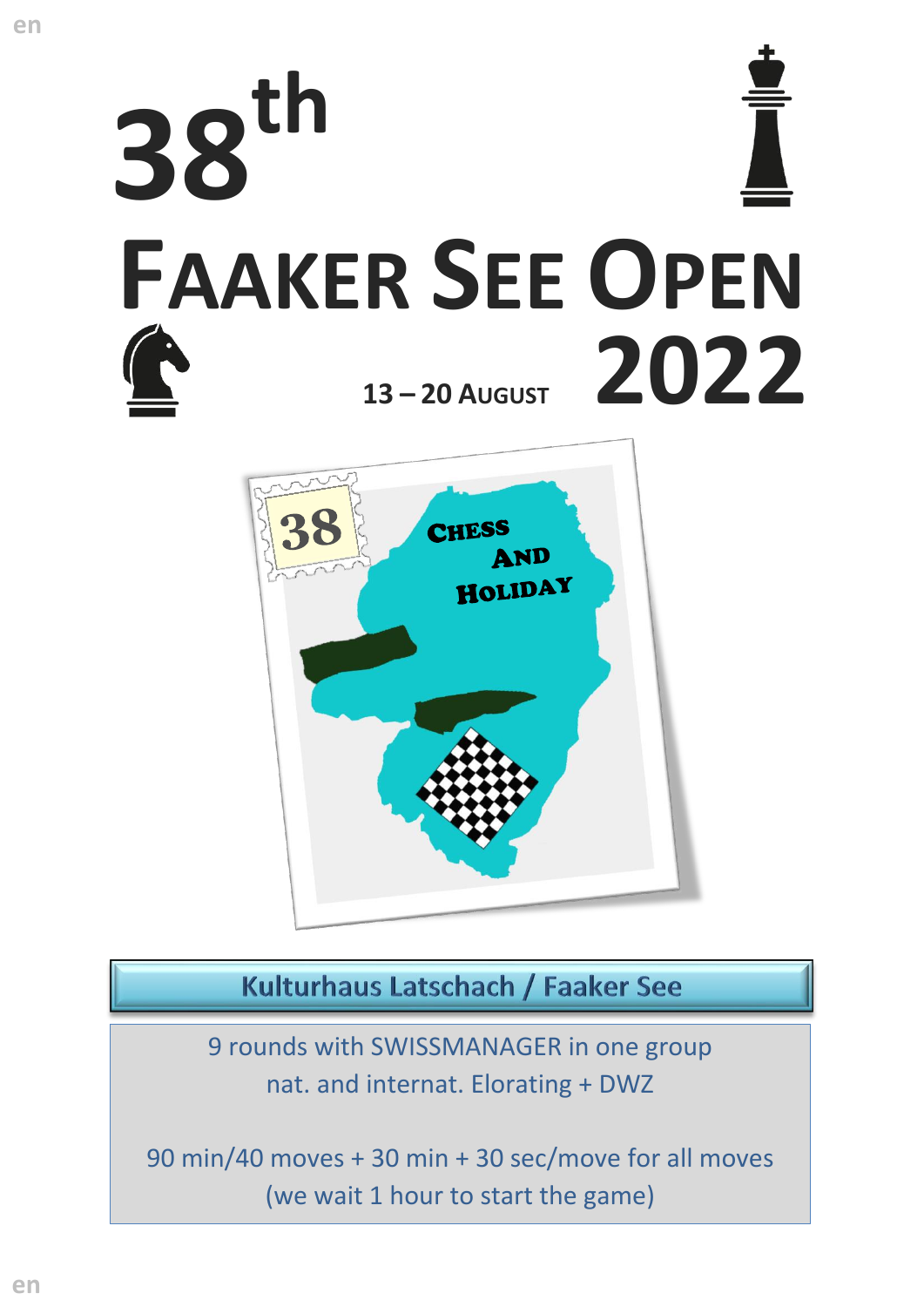# **ORGANIZATIONAL**

| <b>Time schedule</b> |       |                                                                            |  |  |  |
|----------------------|-------|----------------------------------------------------------------------------|--|--|--|
| 13.08                | 13:00 | Deadline registration                                                      |  |  |  |
|                      | 15:00 | Opening (1 <sup>st</sup> round at 16:00, compulsory attendance at 15:00!)* |  |  |  |
| 14.08                | 09:00 | $2^{nd}$ round                                                             |  |  |  |
|                      | 19:00 | 3 <sup>rd</sup> round                                                      |  |  |  |
| 15.08                | 19:00 | $4th$ round                                                                |  |  |  |
| 16.08                | 19:00 | 5 <sup>th</sup> round                                                      |  |  |  |
| 17.08                | 19:00 | $6th$ round                                                                |  |  |  |
| 18.08                | 19:00 | $7th$ round                                                                |  |  |  |
| 19.08                | 19:00 | 8 <sup>th</sup> round                                                      |  |  |  |
| 20.08                | 09:00 | 9 <sup>th</sup> round                                                      |  |  |  |
|                      | 15:00 | Final ceremony                                                             |  |  |  |

**\*competitors who have registered previously per phone or email should be there at 15:30 !**

# **Registration**

Online:<http://faakerseeopen.at/anmeldung-registration-faaker-see-open-2022/>

# **Info ASKÖ Finkenstein**

Josef Gallob, Tel. +43 (0) 664 / 142 37 93 E-mail: [jgallob@aon.at](mailto:jgallob@aon.at) Marko Gallob, Tel. +43 (0) 664 / 456 41 45 E-mail: [marko.gallob@gmx.at](mailto:marko.gallob@gmx.at)

### **Registration fee**

€ 60,- Registration fee includes FIDE – fee !

€ 50,- Seniors (born 1962 and older), students and soldiers (only with a document)

€ 40,- Young Players (born 2004 and younger)

#### INFO NOMINATION

Free registration for GM/IM and players with rating 2400 and higher ! For players from EU: Please remit the registration fee until the 31st of July to

#### **IBAN: AT21 3949 6000 0190 9209 BIC: RZKTAT2K383**

and write your name clearly together with **"FAAKER SEE OPEN 2022"** !

Entry fee can also be paid in cash upon arrival

(We can't offer special conditions for professionals !)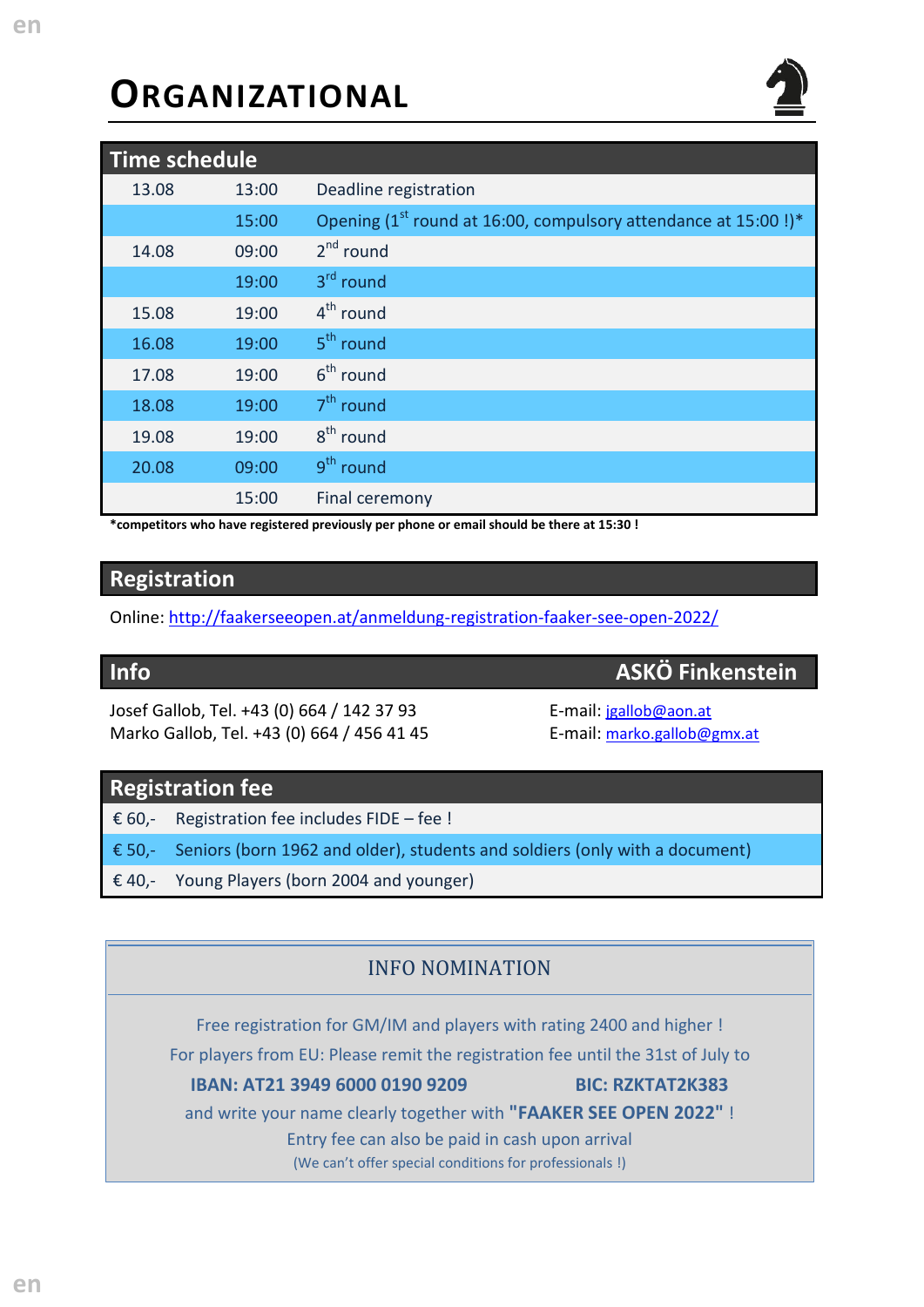# **PRIZES**



| <b>Prizes</b> (in $\widehat{\epsilon}$ ) |            |  |  |  |  |
|------------------------------------------|------------|--|--|--|--|
|                                          | $1.1000,-$ |  |  |  |  |
|                                          | $2.700 -$  |  |  |  |  |
|                                          | $3.500 -$  |  |  |  |  |
|                                          | 4. 300,-   |  |  |  |  |
|                                          | $5.200 -$  |  |  |  |  |
|                                          | $6.100 -$  |  |  |  |  |

# INFO PRIZES

We don't share the monetary prizes ! Only one prize per player possible !

| Category prizes (in $\epsilon$ ) |        |        |        |  |  |  |
|----------------------------------|--------|--------|--------|--|--|--|
| <b>Category</b>                  | Ι.     | II.    | III.   |  |  |  |
| Ladies                           | $40,-$ | $30 -$ | $20,-$ |  |  |  |
| Seniors 1 (60 - 74)              | $70,-$ | $50,-$ | $30 -$ |  |  |  |
| Seniors 2 (75 and older)         | $40,-$ | $30 -$ | $20,-$ |  |  |  |
| U16                              | $40,-$ | $30 -$ | $20 -$ |  |  |  |
| <b>U18</b>                       | $40,-$ | $30 -$ | $20 -$ |  |  |  |
| Elo 0000 to 1599                 | $90 -$ | $60 -$ | $30 -$ |  |  |  |
| Elo 1600 to 1799                 | $90 -$ | $60 -$ | $30 -$ |  |  |  |
| Elo 1800 to 1999                 | $90 -$ | $60 -$ | $30 -$ |  |  |  |
| Elo 2000 to 2099                 | $90 -$ | $60 -$ | $30 -$ |  |  |  |

# **Other**

Best player U10 – U12 – U14 get one non-monetary price !

# INFO GENERAL

Mobile phone and smartwatch must be switched off during the game ! Smoking and alcohol are forbidden in the tournament hall ! Smoking is strictly forbidden in the entire Kulturhaus !

# INFO CORONA

The current Corona regulations apply!